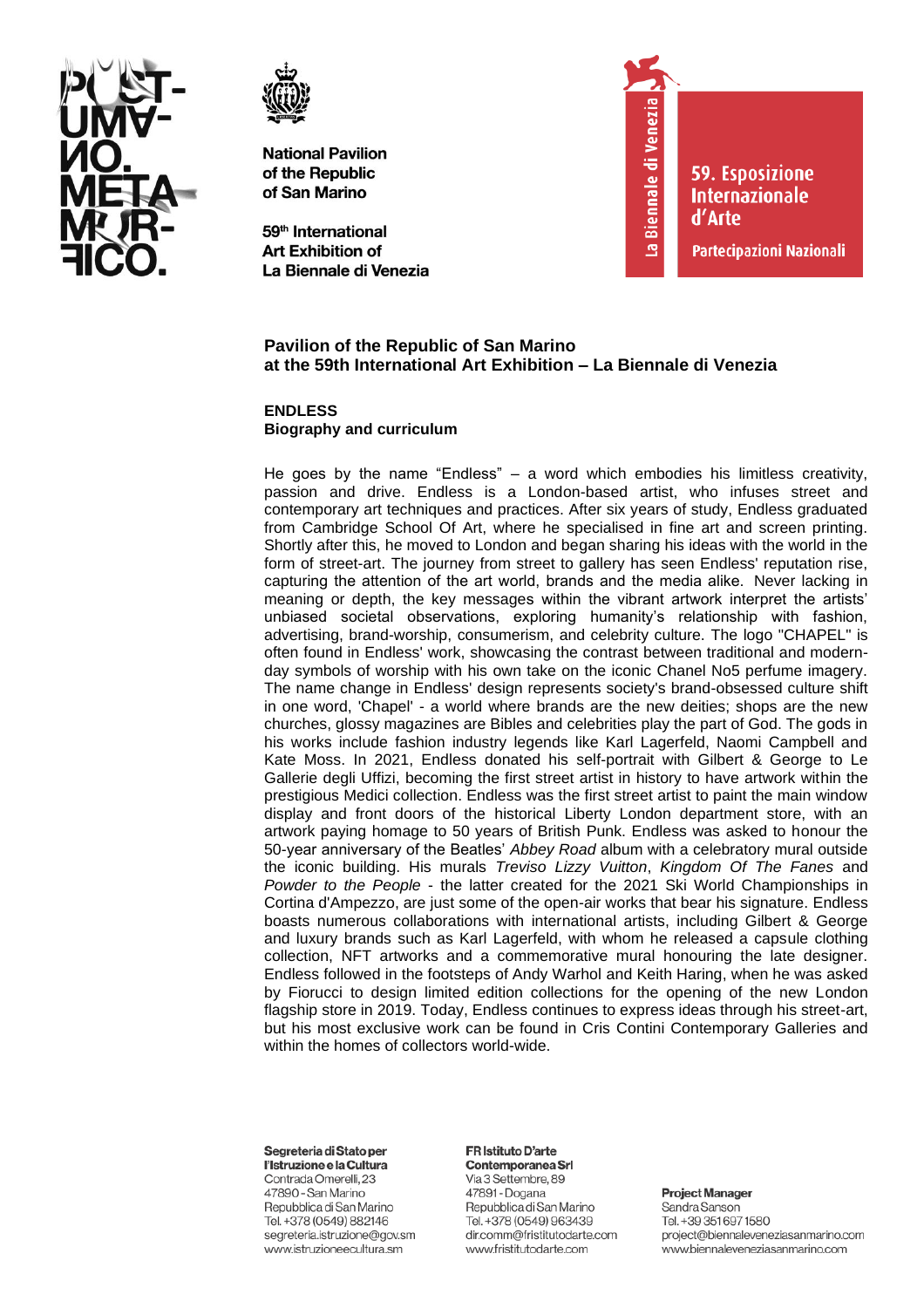



59<sup>th</sup> International **Art Exhibition of** La Biennale di Venezia La Biennale di Venezia

**59. Esposizione Internazionale** d'Arte

Partecipazioni Nazionali

# **Education**

- 2012 First works in the field of Street Art<br>2005 Cambridge School of Art. UK
- Cambridge School of Art, UK
- 2001 University of Suffolk School of Art, UK

# **Solo Exhibitions and Live Performances**

- 2021 *Karl X Endless*, Karl Lagerfeld NFT in collaboration with Endless 2 Limited Editions, Platform "The dematerialized" *Beyond Vesuvius*, curated by Pasquale Lettieri, Villa Giudy, Palma Campania, Naples, Italy *Endless in Montenegro | The Story from Street to Canvas*, Cris Contini Contemporary, Porto Montenegro, Montenegro *The Queen & Culture Exhibition*, Il Salotto di Milano, Milan, Italy Murales *Powder to the People* on the occasion of the Alpine Ski World Cup 2021 in Cortina d'Ampezzo (LB), Italy 2020 *The Queen & Culture Exhibition*, The Crypt Gallery, St. Pancras Church, London, UK *Virtually Endless*, interactive online exhibition, ME ART Gallery   *Endless x Clarks* – Creation of an abstract sculpture dedicated to the English brand during the Fashion Week in Paris, France 2019 *Endless Night Vol 1*, event at Cris Contini Contemporary Gallery, London, organized by Motionless Fine Art, London, UK *Endless Karl exhibition*, Galleria Cris Contini Contemporary, UK, on the occasion of the launch of the *Karl x Endless collection* at the Karl Lagerfeld store, London, UK Live performance at the Fiorucci store on the occasion of the launch of the *Fiorucci x Endless collection*, London, UK Live performance on the occasion of the charity event *Arte per gli Emarginati*, in collaboration with the auction house Christie's and Cris Contini Contemporary, Rome, Italy Live performance during Mayfair Art Week, London, UK Video screening of the work Crotch Grab, at Flannels Building, Oxford Street, London, UK 2018 Exhibition *Liquid Identity*, Venice, Italy Exhibition of Endless at ArtVerona in collaboration with Cris Contini Contemporary Gallery, Verona, Italy Exhibition of Endless at Shock London in occasion of the London Design
	- Week, London, UK
- 
- 2017 Exhibition *Filth*, in collaboration with Buster & Punch, Londra, UK<br>2016 Endless presents Worship at Graffik Gallery: an exhibition wit Endless presents Worship at Graffik Gallery: an exhibition with Gilbert & George, Londra, UK

Segreteria di Stato per l'Istruzione e la Cultura Contrada Omerelli, 23 47890 - San Marino Repubblica di San Marino Tel. +378 (0549) 882146 segreteria.istruzione@gov.sm www.istruzioneecultura.sm

FR Istituto D'arte Contemporanea Srl Via 3 Settembre, 89 47891 - Dogana Repubblica di San Marino Tel. +378 (0549) 963439 dir.comm@fristitutodarte.com www.fristitutodarte.com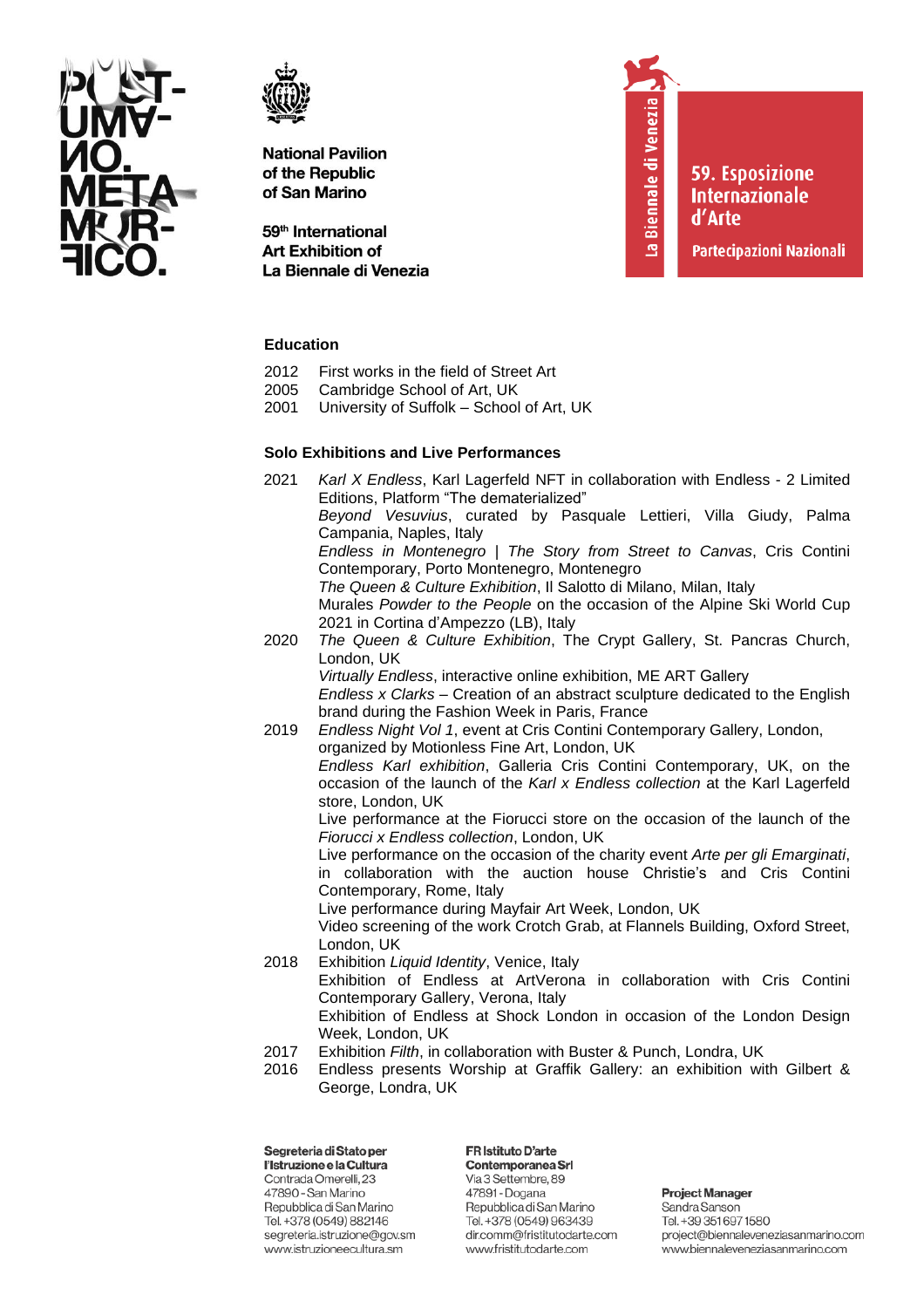



59<sup>th</sup> International **Art Exhibition of** La Biennale di Venezia La Biennale di Venezia

**59. Esposizione Internazionale** d'Arte

Partecipazioni Nazionali

Exhibition of Endless at Scope Miami, Miami, USA

2015 Gilbert & George X Endless *Crusade*, 2014, an installation at National Gallery of Canberra, Australia

Endless presents the artwork *Crusade*, 2014 at the exhibition of Gilbert & George Utopia Pictures, gallery ARNDT, Singapore

Further exhibitions and Live Performances

- 2021 *Treviso Lizzy Vuitton* murals in Sant'Antonino, Treviso and launch of the new porcelain collection in collaboration Geminiano Cozzi - Venezia 1765, Italy Raining Chapel Worship, Libreria Bocca, Milano, Italy *Endless meets Italian design*, in collaboration with Gruppo Elica and Sanson Arredamenti
- 2020 *Everything will be fine*, Charity auction and virtual Exhibition, Artgate.com
- 2019 Works exhibited at the Rosenbaum Gallery, Art Basel, Miami, USA Live performance, OXO Tower, Londra, UK Live performance, Pitti Uomo, Florence, Italy Mural created for the Queen of the Dolomites at the Liceo Artistico Statale (Polo Val Boite) in Cortina d'Ampezzo (BL), Italy
- 2018 Endless live painting at Contemporary&Co Gallery, Cortina d'Ampezzo, Italy Crotch Grab exhibition, at Blattler, London, UK Installation commissioned at OXO Tower, London, UK
- 2017 Chelsea Waterside Artspace, The Royal Variety Adornments, London, UK *Beaut exhibition* at Exhibitionist Hotel, Kensington, London, UK
- 2016 Commissioned by Liberty to commemorate the 40th anniversary of punk, London, UK

### **Permanent collection**

2021 The self-portrait of Endless with Gilbert & George becomes part of the permanent collection of the Uffizi Galleries, Florence, Italy

Segreteria di Stato per

l'Istruzione e la Cultura Contrada Omerelli, 23 47890 - San Marino Repubblica di San Marino Tel. +378 (0549) 882146 segreteria.istruzione@gov.sm www.istruzioneecultura.sm

#### FR Istituto D'arte

Contemporanea Srl Via 3 Settembre, 89 47891 - Dogana Repubblica di San Marino Tel. +378 (0549) 963439 dir.comm@fristitutodarte.com www.fristitutodarte.com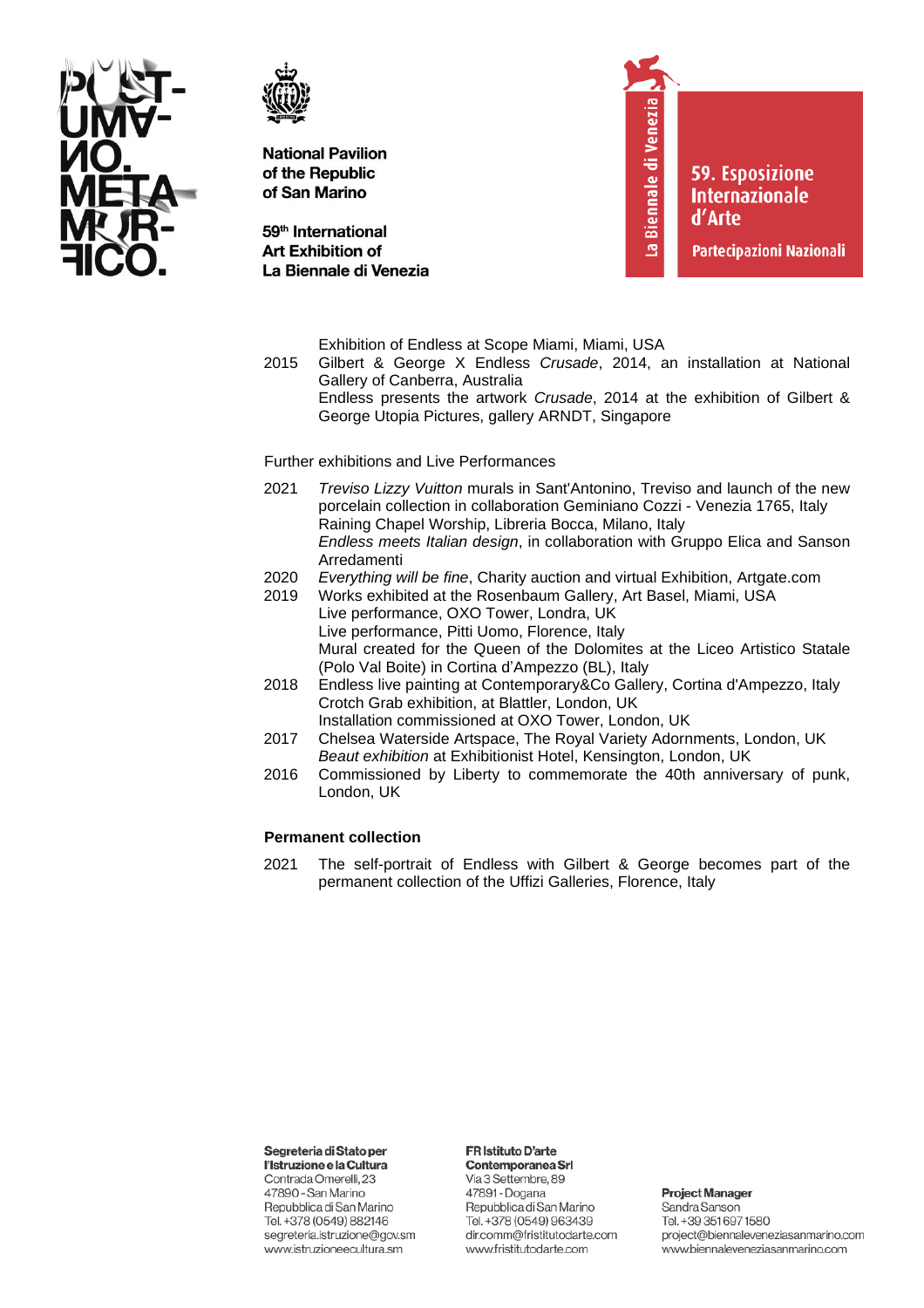



59<sup>th</sup> International **Art Exhibition of** La Biennale di Venezia



**59. Esposizione Internazionale** d'Arte

Partecipazioni Nazionali

# Padiglione della Repubblica di San Marino alla 59. Esposizione Internazionale d'Arte - La Biennale di Venezia

**ENDLESS** Biografia e curriculum

Endless è un artista londinese che combina arte contemporanea e di strada. Dopo sei anni di studi, Endless si è laureato alla Cambridge School of Art, dove si è specializzato in arte e serigrafia. Subito dopo ha iniziato a usare i muri di Londra come se fossero le sue tele e condividere le sue idee con il mondo. La reputazione di Endless è cresciuta nel viaggio dalla strada alla galleria fino a catturare l'attenzione del mondo dell'arte, di brand di lusso e dei media. Provocatorio e radicale nelle sue creazioni, Endless racconta una storia del nostro tempo, dando una descrizione onesta di ciò che ci circonda ed esplorando aspetti del mondo della moda, della pubblicità e del lato oscuro della cultura moderna. La narrativa delle opere non è né positiva né negativa, lo spettatore è libero di esplorare la varietà di messaggi nascosti e interagire con l'estetica opulenta, giocosa e seducente dei suoi lavori. Il logo "CHAPEL", che si trova spesso nei lavori di Endless dalla serie Deities (una serie di dipinti che mostrano il contrasto tra vecchi e nuovi simboli di adorazione), è la sua interpretazione dell'iconico profumo Chanel N°5 contestualizzandolo in un mondo in cui i marchi sono le nuove divinità, i negozi sono le nuove chiese e le celebrità recitano la parte di Dio. Gli dei nelle sue opere includono leggende del settore come Karl Lagerfeld, Kate Moss e Naomi Campbell. Nel 2021 Endless ha donato il suo autoritratto con Gilbert & George a Le Gallerie degli Uffizi diventando così il primo street artist all'interno della prestigiosa collezione medicea. Nello 2021 Endless ha replicato, presso il Salotto di Milano, l'innovativa The Queen & Culture Exhibition, tenutasi precedentemente a Londra presso The Crypt Gallery a St Pancras. Endless è stato il primo artista a dipingere la vetrina principale e le porte anteriori del grande magazzino Liberty London, con un'opera d'arte che rende omaggio ai cinquant'anni del movimento punk britannico, ed è stato incaricato di ridisegnare le pareti del famoso ristorante OXO Tower di Londra. Il suo dipinto Crotch Grab è stato digitalizzato in un'installazione video sulle vetrine del negozio principale di Flannel in Oxford Street fino ad aprile 2019. Ha eseguito un'opera d'arte dal vivo all'asta di Christie's Charity Art a Roma e al Mayfair Art Weekend a Londra nel 2019. Endless vanta numerose collaborazioni con artisti internazionali tra cui Gilbert & George e marchi di lusso come Karl Lagerfeld, Clarks Originals e Fiorucci, che dopo Andy Warhol e Keith Haring ha chiesto ad Endless di reinterpretare il marchio in occasione dell'apertura del nuovo flagship store londinese. L'interpretazione di Her Majesty dei Beatles per gli Studios di Abbey Road e il murales Powder to the People, realizzato per i Campionati Mondiali di Sci 2021 a Cortina d'Ampezzo, sono solo alcune delle opere a cielo aperto che portano la sua firma.

#### Segreteria di Stato per

l'Istruzione e la Cultura Contrada Omerelli, 23 47890 - San Marino Repubblica di San Marino Tel. +378 (0549) 882146 segreteria.istruzione@gov.sm www.istruzioneecultura.sm

#### FR Istituto D'arte Contemporanea Srl

Via 3 Settembre, 89 47891 - Dogana Repubblica di San Marino Tel. +378 (0549) 963439 dir.comm@fristitutodarte.com www.fristitutodarte.com

**Project Manager**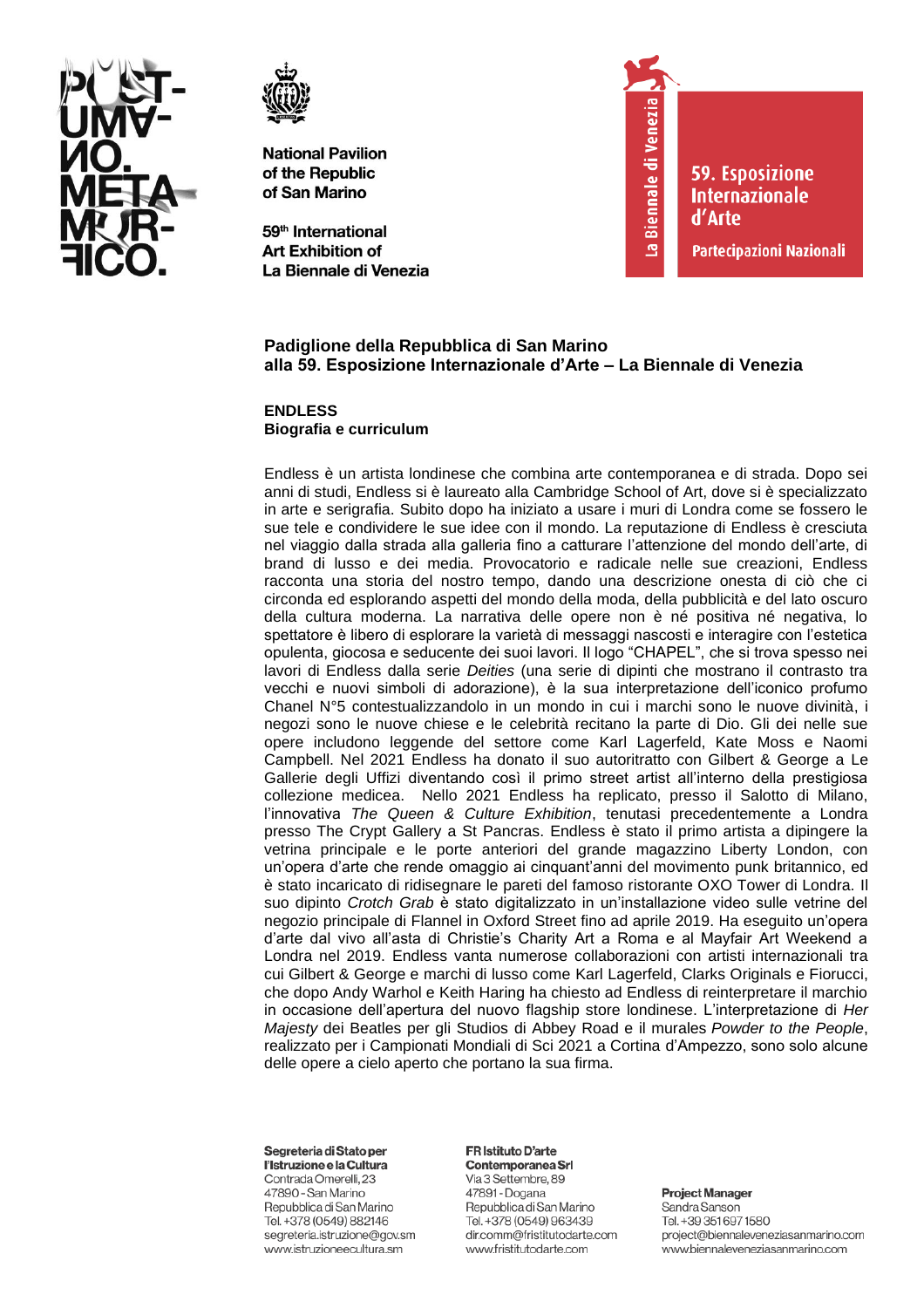



59<sup>th</sup> International **Art Exhibition of** La Biennale di Venezia La Biennale di Venezia

**59. Esposizione Internazionale** d'Arte

Partecipazioni Nazionali

Oggi Endless continua ad esprimere le sue idee per le strade, ma i suoi lavori più esclusivi si possono trovare presso la galleria Cris Contini Contemporary di Londra e Porto Montenegro, così come nelle case dei collezionisti più consolidati.

# **Formazione**

- 2012 Primi lavori in ambito Street Art
- 2005 Scuola d'arte di Cambridge, UK
- 2001 Università di Suffolk Scuola d'arte, UK

# **Mostre Personali e Live Performances**

- 2021 *Karl X Endless*, Karl Lagerfeld NFT in collaborazione con Endless 2 edizioni limitate, piattaforma The dematerialized *Beyond Vesuvius*, a cura di Pasquale Lettieri, Villa Giudy, Palma Campania, Napoli, Italia *Endless in Montenegro | The Story from Street to Canvas*, Cris Contini Contemporary, Porto Montenegro, Montenegro *The Queen & Culture Exhibition*, Il Salotto di Milano, Milano, Italia Murales *Powder to the People* in occasione dei Mondiali di Sci alpino 2021 a Cortina d'Ampezzo (LB), Italia 2020 *The Queen & Culture Exhibition*, The Crypt Gallery, St. Pancras Church, Londra, UK *Virtually Endless*, mostra virtuale interattiva online, ME ART Gallery   *Endless x Clarks* – Creazione di una scultura astratta dedicata al marchio inglese durante la Fashion Week di Parigi, Francia 2019 *Endless Night Vol 1, e*vento presso Cris Contini Contemporary Gallery, Londra, organizzato da Motionless Fine Art, Londra, UK Mostra *Endless Karl*, Galleria Cris Contini Contemporary, UK, in occasione del lancio della collezione *Karl x Endless* presso il negozio di Karl Lagerfeld, Londra, UK Live performance presso il negozio di Fiorucci in occasione del lancio della collezione Fiorucci x Endless, Londra, UK Live performance in occasione dell'evento di beneficenza *Arte per gli Emarginati*, in collaborazione con la casa d'asta Christie's e Cris Contini Contemporary, Roma, Italia Live performance durante la Mayfair Art Week, Londra, UK Proiezione video dell'opera *Crotch Grab*, presso Flannels Building, Oxford Street, Londra, UK 2018 Mostra Liquid Identity, Venezia, Italia
	- Endless in mostra presso Art Verona in collaborazione con Cris Contini Contemporary Gallery, Verona, Italia

Segreteria di Stato per l'Istruzione e la Cultura Contrada Omerelli, 23 47890 - San Marino Repubblica di San Marino Tel. +378 (0549) 882146 segreteria.istruzione@gov.sm www.istruzioneecultura.sm

FR Istituto D'arte Contemporanea Srl Via 3 Settembre, 89 47891 - Dogana Repubblica di San Marino Tel. +378 (0549) 963439

www.fristitutodarte.com

dir.comm@fristitutodarte.com